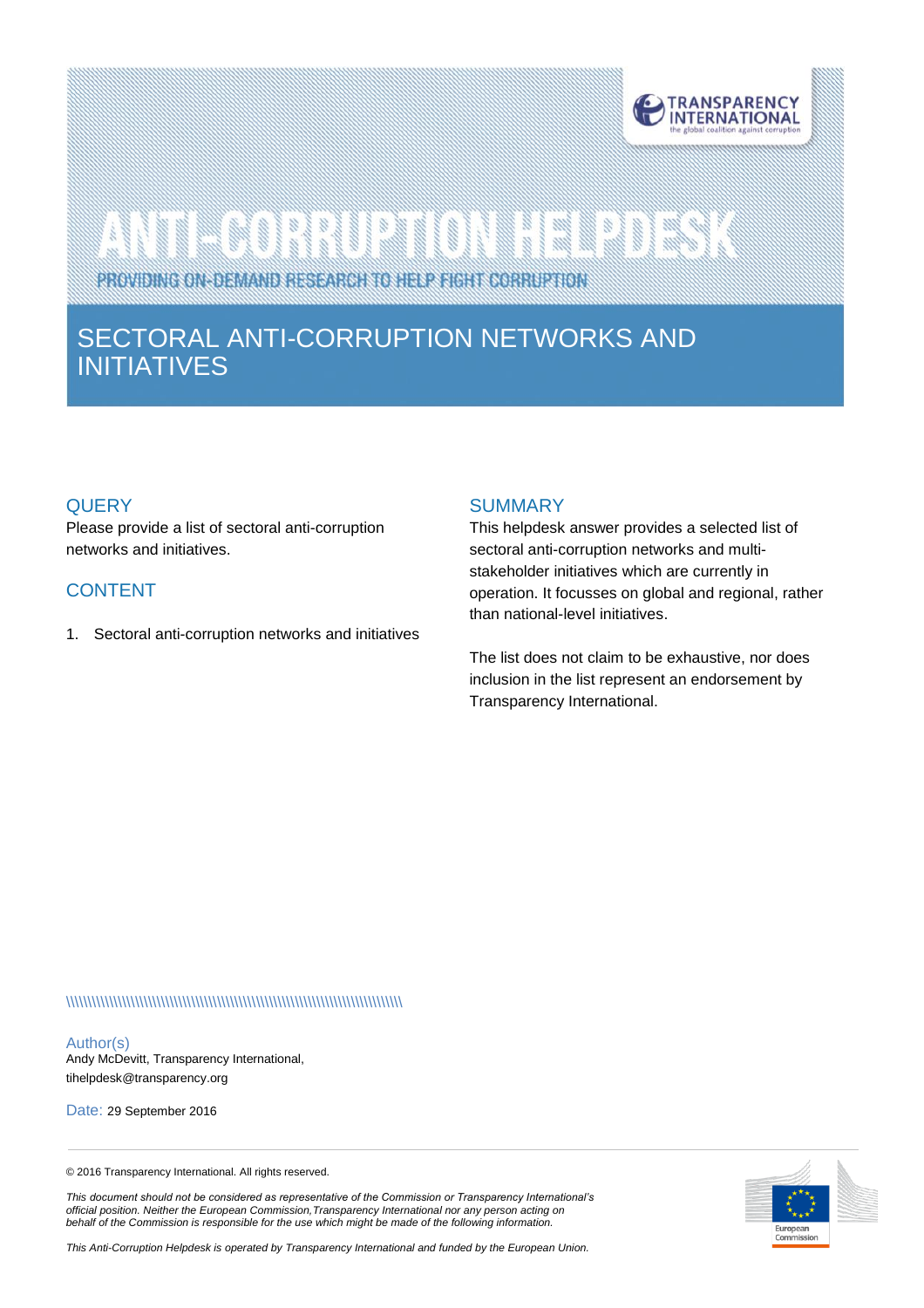# 1. SECTORAL ANTI-CORRUPTION NETWORKS AND INITIATIVES

# **Aid and development sector**

#### **Humanitarian Aid Integrity Programme**

[http://www.tikenya.org/index.php/programmes/our](http://www.tikenya.org/index.php/programmes/our-programmes/humanitarian-aid-integrity-programme)[programmes/humanitarian-aid-integrity-programme](http://www.tikenya.org/index.php/programmes/our-programmes/humanitarian-aid-integrity-programme) Transparency International Kenya's Humanitarian Aid Integrity Programme aims to enhance transparency and accountability in the implementation of humanitarian operations at institutional, policy and operational levels worldwide. TI-Kenya is working together with governments, international and national humanitarian organisations, civil society organisations, private companies and affected populations to achieve the following long-term results: (a) international and national institutions adopt, coordinate and enforce the implementation of anti-corruption instruments in their operations and; (b) affected populations are able to effectively identify and address corruption in humanitarian operations.

#### **International Aid transparency Initiative (IATI)**

#### <http://www.aidtransparency.net/about>

IATI is a voluntary, multi-stakeholder initiative that seeks to improve the transparency of aid, development, and humanitarian resources in order to increase their effectiveness in tackling poverty. IATI brings together donor and recipient countries, civil society organisations, and other experts in aid information who are committed to working together to increase the transparency and openness of aid.

# **Business sector**

# **Alliance for integrity**

#### <https://www.allianceforintegrity.org/>

The Alliance for Integrity is a business-driven, multistakeholder initiative seeking to promote transparency and integrity in the economic system. To achieve this goal, it fosters collective action of all relevant actors from the private sector, the public sector and civil society. It offers practical solutions to strengthen the compliance capacities of companies and their supply chains. In addition, the Alliance for Integrity contributes to the improvement of framework conditions by fostering dialogue between the public and private sectors.

#### **Global Compact**

#### <https://www.unglobalcompact.org/>

The UN Global Compact is a public-private and multistakeholder initiative which supports companies to: (a) do business responsibly by aligning their strategies and operations with Ten Principles on human rights, labour, environment and anticorruption; and (b) take strategic actions to advance broader societal goals, such as the UN Sustainable Development Goals, with an emphasis on collaboration and innovation.

#### **Partnering Against Corruption Initiative (PACI)**

[https://www.weforum.org/communities/partnering-against](https://www.weforum.org/communities/partnering-against-corruption-initiative/)[corruption-initiative/](https://www.weforum.org/communities/partnering-against-corruption-initiative/)

PACI is a cross-industry collaborative effort of the World Economic Forum (WEF) which works with business leaders, international organizations and governments to address corruption, transparency and emerging-market risks. Driven by identified needs and interests of its members, PACI undertakes initiatives to address industry, regional, country or global issues in anti-corruption and compliance.

# **Civil Society sector**

# **Southeast Europe Leadership for Development and Integrity (SELDI)**

#### <http://seldi.net/home/>

SELDI is an anti-corruption and good governance coalition created in November 2012 by 17 likeminded CSOs in Southeast Europe, involving partners from nine countries (Albania, Bosnia and Herzegovina, Bulgaria, Croatia, Kosovo, Republic of Macedonia, Montenegro, Serbia and Turkey). It currently encompasses 29 members from eleven countries (including Moldova and Romania). The objective of the regional initiative is to contribute to a dynamic civil society in the region, capable of participating in public debate and influencing policy and decision-making process in the area of anticorruption and good governance.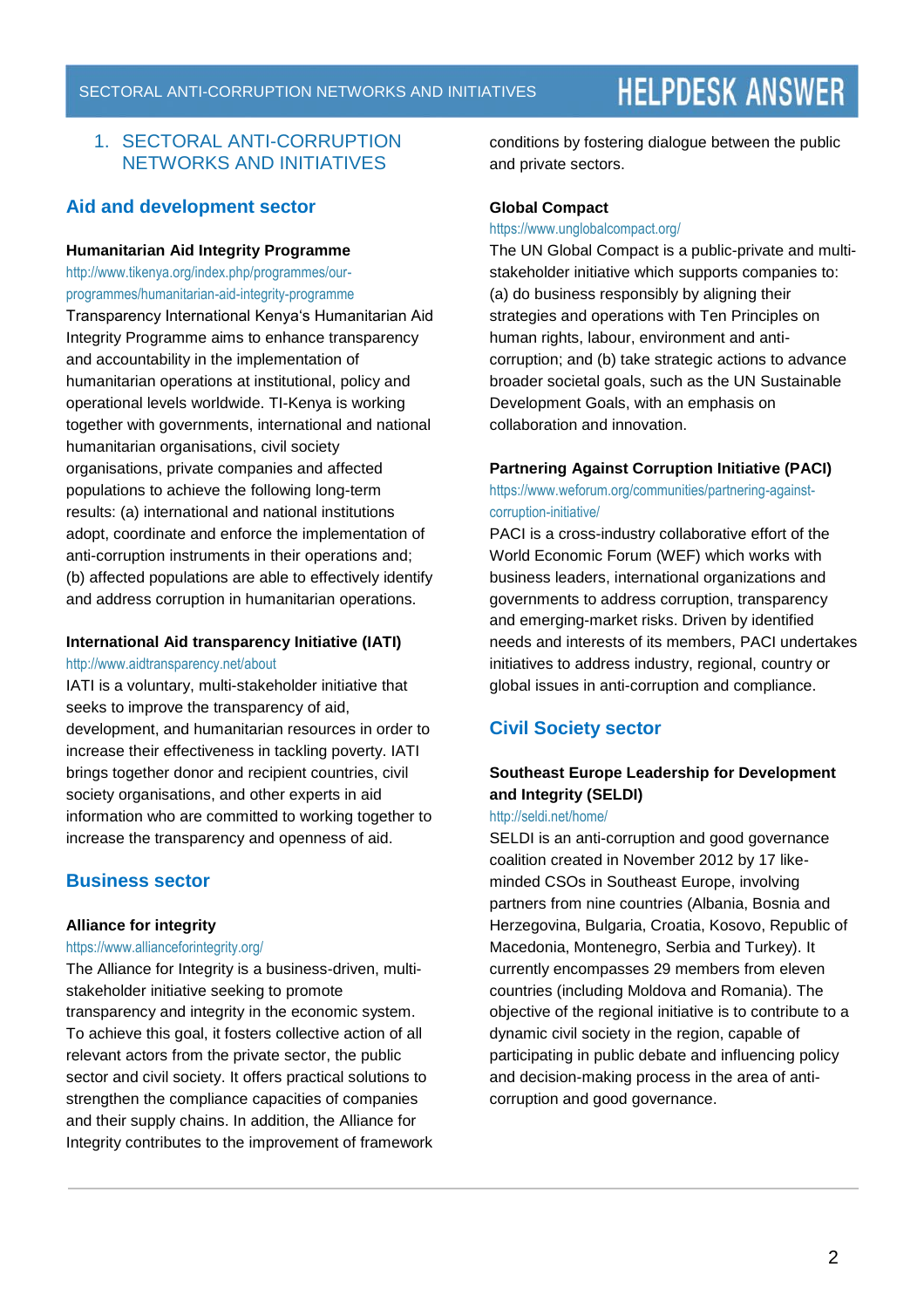#### **UNCAC Coalition**

#### http://uncaccoalition.org/en\_US/

The UNCAC Coalition is a global network of over 350 civil society organisations (CSOs) in more than 100 countries, committed to promoting the ratification, implementation and monitoring of the UN Convention against Corruption (UNCAC). Established in August 2006, it mobilises civil society action for UNCAC at international, regional and national levels. The Coalition includes international, regional and national groups working in the areas of human rights, labour rights, governance, economic development, environment and private sector accountability.

# **Construction sector**

### **Construction Sector Transparency Initiative (CoST)**

#### http://www.constructiontransparency.org/home

CoST is a multi-stakeholder initiative with 15 participating countries spanning four continents. CoST promotes transparency by disclosing data from public infrastructure investment. This helps to inform and empower citizens, enabling them to hold decision-makers to account. CoST works at the national and international level to facilitate the global exchange of experience and knowledge on transparency and accountability in public infrastructure. In so doing, CoST works closely with other global transparency initiatives like the Open Government Partnership and the Open Contracting Partnership.

### **Global Infrastructure Anti-Corruption Centre (GIACC)**

http://www.giaccentre.org/alliances.php

The Global Infrastructure Anti-Corruption Centre (GIACC) is an independent not-for-profit organisation which provides resources to assist in the understanding, identification and prevention of corruption in the infrastructure, construction and engineering sectors. GIACC has formed informal anticorruption alliances with a number of international, regional and national organisations to promote the implementation of anti-corruption measures as an integral part of government, corporate and project management and to agree on a case by case basis on projects on which they can co-operate so as to achieve this objective.

### **Defence sector**

#### **Defence and Security Programme** <http://ti-defence.org/>

Transparency International Defence & Security Programme is an international programme situated within Transparency International UK in London. The programme brings together governments, defence companies, academics, and civil society organisations to actively engage with the defence and security ministries and armed forces of a wide range of countries, including Colombia, Norway, Afghanistan, Bulgaria, Ukraine, the UK, Greece, Croatia and Bosnia. The programme has worked directly with individuals from defence ministries, security ministries and armed forces from more than 35 nations through training programmes, research, workshops and roundtables, and high-level policy action.

# **International Forum on Business Ethical Conduct (IFBEC) for the Aerospace and Defence Industry** <http://ifbec.info/>

IFBEC aims to promote and foster the development of global, industry-wide ethical standards for companies that are active in the aerospace and defence business sector, and organize opportunities for industry and relevant stakeholders to exchange information and best practices concerning ethical business challenges, practices and opportunities worldwide.

# **Environmental sector**

#### **Climate Governance Network (CGN)**

[http://www.tikenya.org/index.php/the-climate-governance](http://www.tikenya.org/index.php/the-climate-governance-network)[network](http://www.tikenya.org/index.php/the-climate-governance-network)

TI-Kenya`s Climate Governance and Integrity Programme in partnership with stakeholders in climate change issues, form a network which facilitates shared-learning, information exchange, and cooperative climate finance governance (CFG) advocacy, research and actions on climate finance governance. Members of the network from civil society, interest groups, academia, media and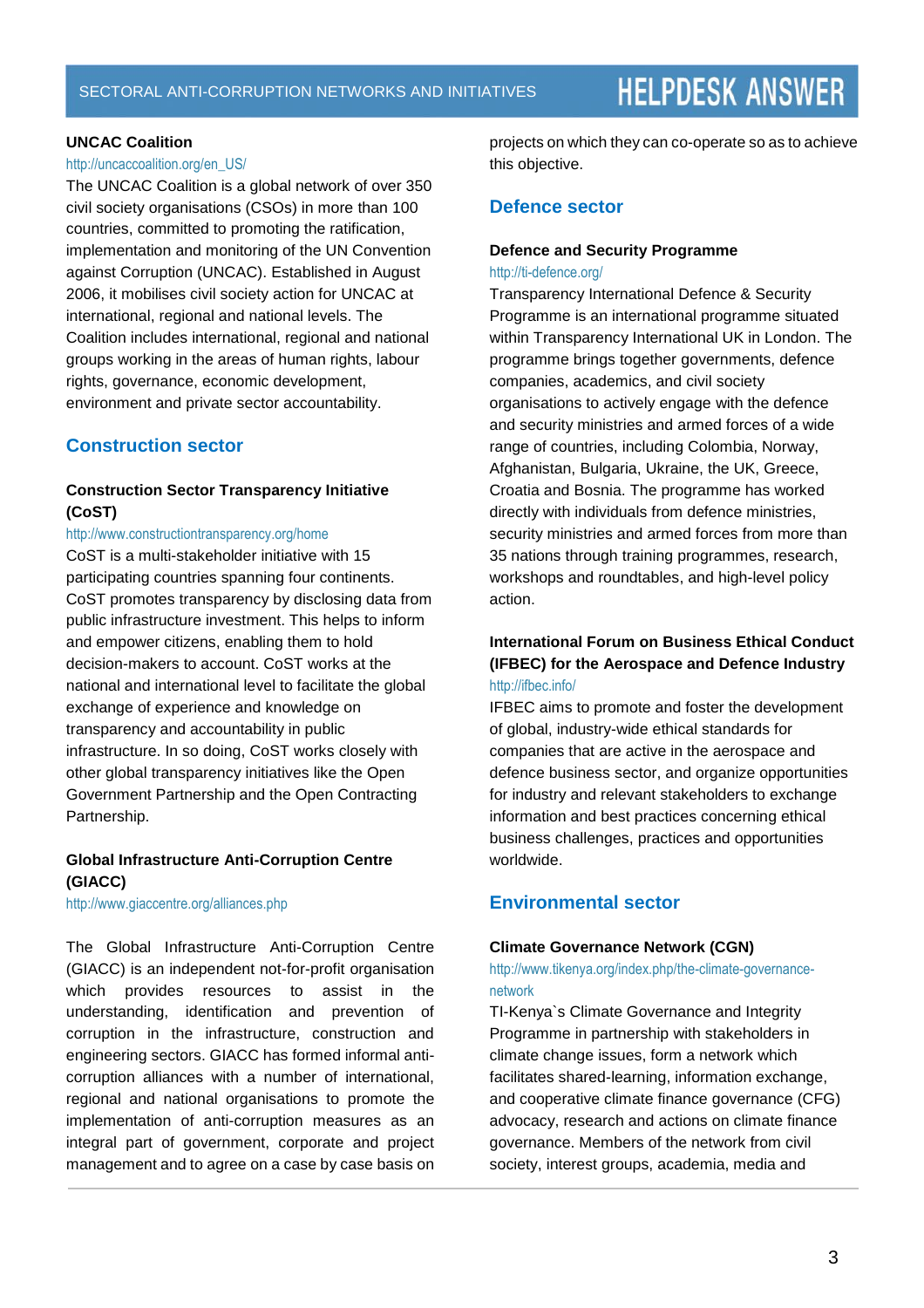members of the public developed a charter that facilitates operation of the network.

#### **Climate Transparency Initiative**

#### <http://www.climate-transparency.org/about>

The Climate Transparency Initiative is an open global consortium with a shared mission to stimulate a 'race to the top' in climate action through enhanced transparency.

# **Extractive Industries Transparency Initiative (EITI)**

#### <https://eiti.org/>

The Extractive Industries Transparency Initiative (EITI) is a global Standard to promote the open and accountable management of natural resources. The Standard seeks to addresses the key governance issues of the oil, gas and mining sectors. The EITI seeks to strengthen government and company systems, inform public debate and promote understanding. In each of the implementing countries, the EITI is supported by a coalition of government, companies, and civil society.

#### **International Council on Mining and Metals (ICMM)**

#### <http://www.icmm.com/en-gb/about-us>

ICMM is an international organisation dedicated to improving the social and environmental performance of the mining and metals industry, with a focus on good governance and transparency. Bringing together 23 mining and metals companies and 34 regional and commodities associations, ICMM identifies common challenges to establish for a safer and more sustainable industry.

#### **Publish What You Pay**

#### [www.publishwhatyoupay.org](http://www.publishwhatyoupay.org/)

Publish What You Pay (PWYP) is a global membership-based coalition of civil society organisations (CSOs) in over forty countries united in their call for an open and accountable extractive sector, so that oil, gas and mining revenues improve the lives of people in resource-rich countries and that extraction is carried out in a responsible manner that benefits countries and their citizens.

# **Financial sector**

#### **Anti-Fraud Network**

#### <http://antifraudnetwork.com/>

The Anti-Fraud Network is a network of professionals who specialise in the prevention and investigation of fraud and white collar crime, and the pursuit of claims arising out of the theft or other dishonest appropriation of assets, corruption, misuse of confidential information or similar breaches of duty.

#### **Financial Transparency Coalition**

#### <https://financialtransparency.org/>

The Financial Transparency Coalition (FTC) is a global network of civil society, governments, and experts working to curtail illicit financial flows through the promotion of a transparent, accountable, and sustainable financial system that works for everyone. The network aims to influence global norms and standards for financial transparency, and close loopholes in the global financial system.

### **Global Alliance for Tax Justice**

#### <http://www.globaltaxjustice.org/>

Global Alliance for Tax Justice is a movement of civil society organisations, trade unions and activists united in campaigning for greater transparency, democratic oversight and redistribution of wealth in national and global tax systems. The network comprises five regional networks in Africa, Latin America, Asia-Australia, North America and Europe, which collectively represent hundreds of organisations.

#### **Global Initiative for Fiscal Transparency (GIFT)** <http://www.fiscaltransparency.net/>

GIFT is a global network that facilitates dialogue between governments, civil society organizations, the private sector and other stakeholders to find and share solutions to challenges in fiscal transparency and participation. It works through advocacy, peerlearning and technical assistance, research, and tech for participation.

## **International Money-Laundering Information Network (IMoLIN)**

#### <https://www.imolin.org/>

IMoLIN is an Internet-based network assisting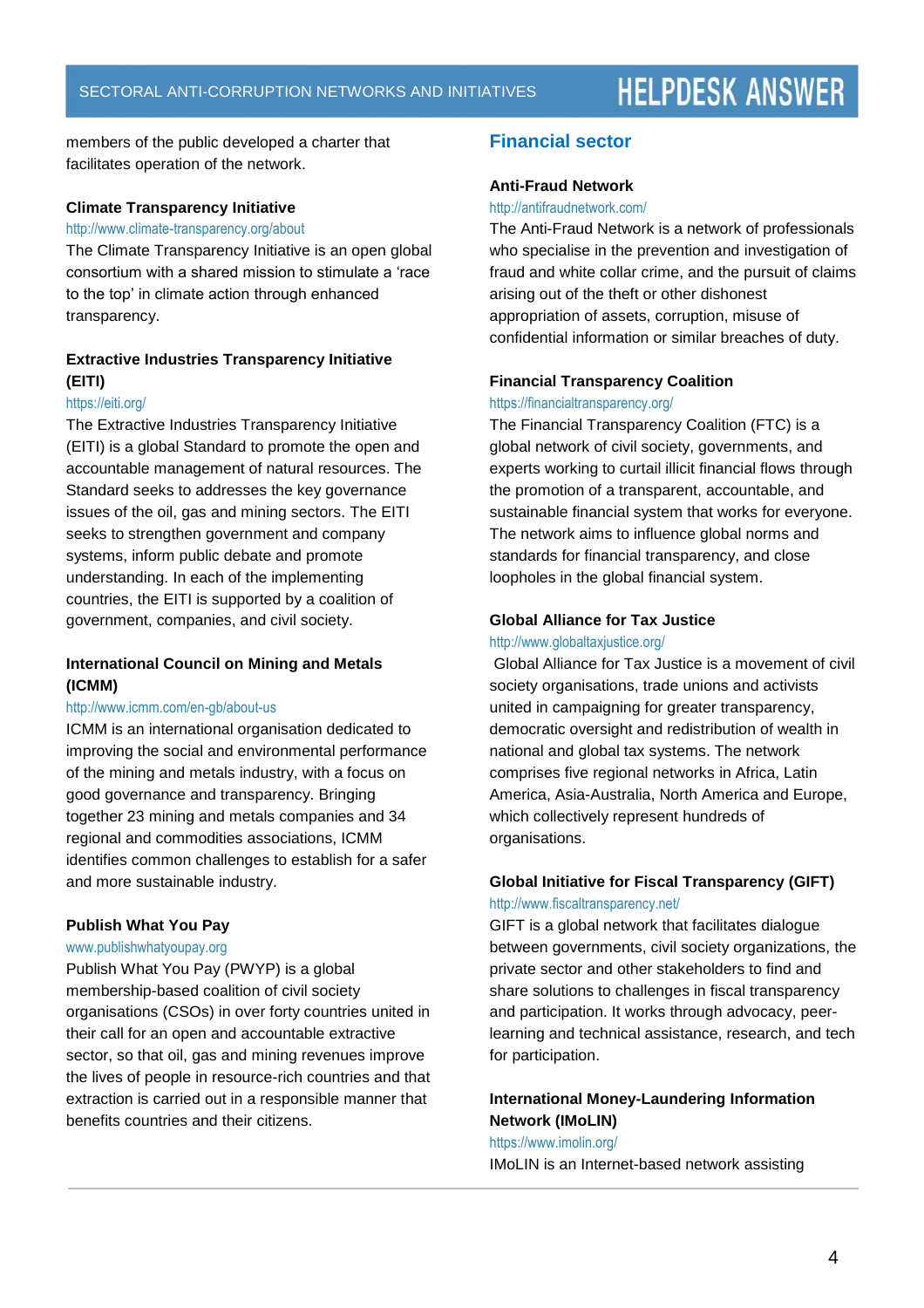# SECTORAL ANTI-CORRUPTION NETWORKS AND INITIATIVES

# **HELPDESK ANSWER**

governments, organizations and individuals in the fight against illicit financial flows, money laundering and the financing of terrorism. IMoLIN includes a database on legislation and regulations throughout the world (AMLID), an electronic library, and a calendar of events in the anti-money laundering / countering the financing of terrorism fields.

#### **Tax Justice Network**

#### http://www.taxjustice.net/

The Tax Justice Network is an independent international network which works for systemic change on a wide range of issues related to tax, tax havens and financial globalisation. Campaigning is carried out most directly through the network's separate sister organisation, the Global Alliance for Tax Justice (GATJ), which was spun off from TJN in 2013.

### **Health and pharmaceuticals sector**

# **European Healthcare Fraud & Corruption Network**

#### <https://ehfcn-powerhouse.org/welcome>

The European Healthcare Fraud & Corruption Network is an online network dedicated to combating fraud, corruption and waste in the healthcare sector across Europe in order to improve healthcare systems for the benefit of patients. EHFCN members are healthcare and counter-fraud, counter-corruption and/or counter-waste organisations in Europe. Among others, they currently include public and private health insurances and health funds, ministries of health, counter-fraud units specifically focusing on healthcare.

#### **Global Healthcare Anti-Fraud Network**

<http://www.ghcan.org/about-the-ghcan/>

The Global Health Care Anti-Fraud Network (GHCAN) aims to promote partnerships and communications between international organizations in order to reduce and eliminate health care fraud around the world. GHCAN aims to further this mission by: raising awareness internationally about the issue of health care fraud: gathering and sharing information on the trends, issues, facts and figures relating to the problem; working cooperatively to improve international standards of practice around

fraud prevention, detection, investigation and prosecution; developing joint educational training programs in order to bolster and prepare the world's health care anti-fraud professionals. GHCAN was jointly founded by the Canadian Health Care Anti-Fraud Association, the European Healthcare Fraud & Corruption Network, the Health Insurance Counter Fraud Group (United Kingdom), the Healthcare Forensics Management Unit (South Africa), and the National Health Care Anti-Fraud Association (United States).

#### **Medicines Transparency Alliance (MeTA)**

<http://www.medicinestransparency.org/menu-main/index21/> Medicines Transparency Alliance (MeTA) brings together all stakeholders in the medicines market to improve access, availability and affordability of medicines for the one-third of the world's population to whom access is currently denied.

#### **Pharmaceutical & Healthcare Programme (PHP)**

[http://www.transparency.org.uk/our-work/pharmaceuticals](http://www.transparency.org.uk/our-work/pharmaceuticals-healthcare-programme/)[healthcare-programme/](http://www.transparency.org.uk/our-work/pharmaceuticals-healthcare-programme/)

Transparency International UK's Pharmaceutical & Healthcare Programme (PHP) is a new initiative which aims to engage pharmaceutical & healthcare companies, civil society, regulatory bodies, and international organisations around the world to achieve genuine change in the pharmaceutical & healthcare sector through reducing corruption and promoting transparency, integrity and accountability.

# **Law enforcement sector**

### **International Association of Prosecutors (IAP)**  <http://www.iap-association.org/>

The IAP is an international community of prosecutors committed to setting and raising standards of professional conduct and ethics for prosecutors worldwide; promoting the rule of law, fairness, impartiality and respect for human rights and improving international co-operation to combat. It focusses in particular on serious transnational crime; particularly drug trafficking, money laundering and fraud.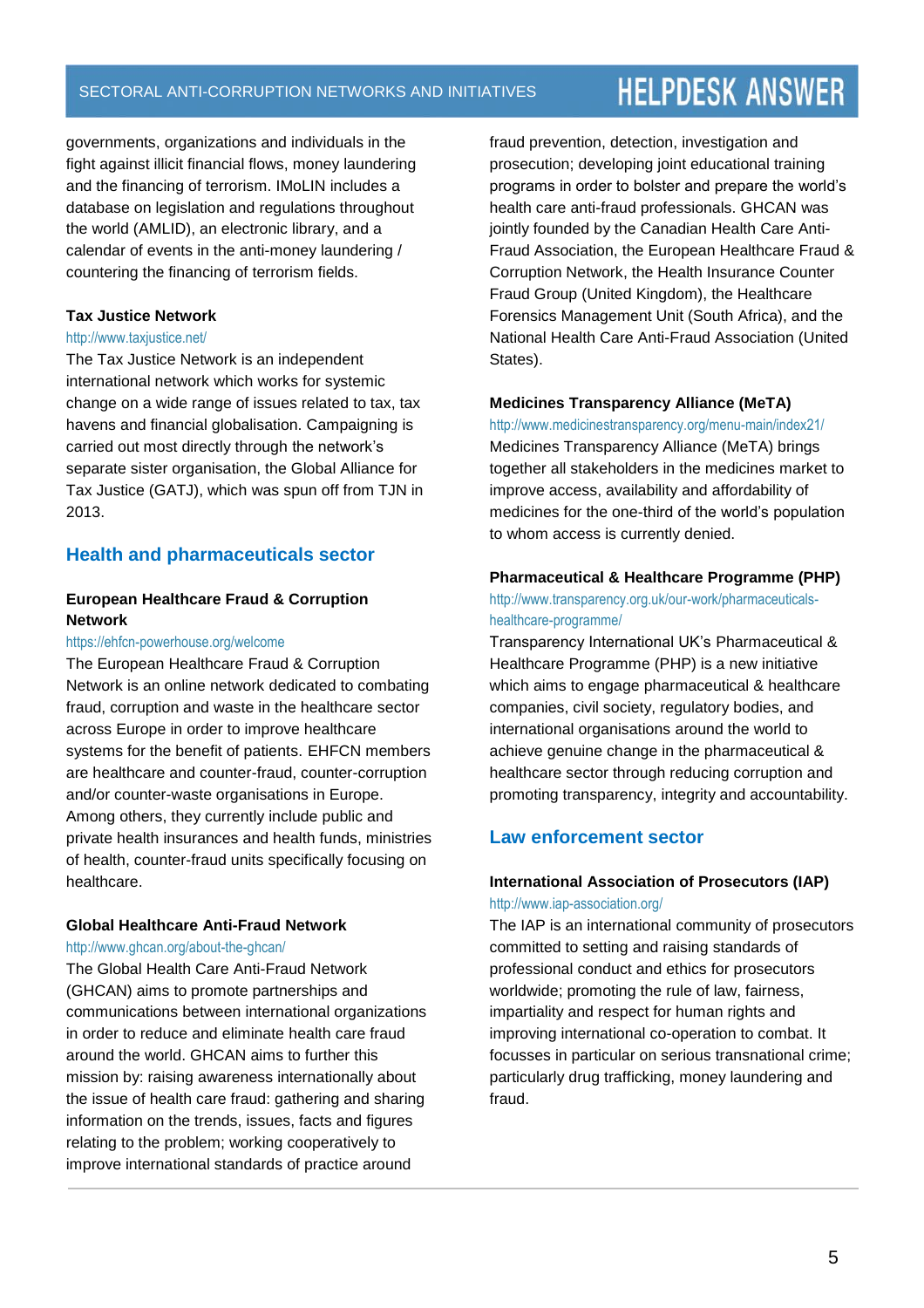### **Global Network of Law Enforcement Practitioners against Corruption**

## [https://www.oecd.org/corruption/anti-bribery/global-law](https://www.oecd.org/corruption/anti-bribery/global-law-enforcement-network-meeting-2015.htm)[enforcement-network-meeting-2015.htm](https://www.oecd.org/corruption/anti-bribery/global-law-enforcement-network-meeting-2015.htm)

The Global Network brings together practitioners from national authorities worldwide that investigate or prosecute corruption-related crimes. The objective is to provide an opportunity to investigators, prosecutors and other law enforcement officials from both OECD and non-OECD countries to share good practice, learn modern and effective methods of investigation, and build networks in a confidential environment.

# **Manufacturing sector**

#### **Garment Industries Transparency Initiative (GITI)**

<http://en.governance-platform.org/governance-projects/giti/> The Garment Industries Transparency Initiative (GITI) is a multi-stakeholder initiative which aims to advance the implementation of labour standards in the garment sector through increased transparency and participation. The GITI aims to produce reliable, publicly accessible information in form of regular country reports as product of a consultative process. It further aims to enhance credibility of the information through a deliberative process, which involves all major stakeholder groups (i.e. government, companies, civil society and trade unions).

# **Maritime and fisheries sector**

#### **Fisheries Transparency Initiative**

#### [www.fisheriestransparency.org](http://www.fisheriestransparency.org/)

The Fisheries Transparency Initiative (FiTI) is a global multi-stakeholder initiative, which aims at enhancing responsible and sustainable fisheries through transparency and participation. The FiTI works to increase transparency by regularly publishing information regarding 'access to marine fisheries' and to enhance the credibility of the provided information through a deliberative process, which involves all major stakeholder groups.

#### **Maritime Anti-Corruption Network (MACN)** <http://www.maritime-acn.org/#home>

MACN is a global business network working towards the vision of a maritime industry free of corruption that enables fair trade to the benefit of society at large. MACN is comprised of vessel owning companies within the main sectors of the maritime industry and other companies in the maritime industry including cargo owners and service providers. MACN and its members promote good corporate practice in the maritime industry for tackling bribes, facilitation payments and other forms of corruption. MACN collaborates with key stakeholders, including governments and international organizations, such as the United Nations Development Programme (UNDP), to identify and mitigate the root causes of corruption in the maritime industry.

# **Media sector**

# **The International Consortium of Investigative Journalists (ICIJ)**

#### <https://www.icij.org/about>

The International Consortium of Investigative Journalists is a global network of more than 190 investigative journalists in more than 65 countries who collaborate on [in-depth investigative](http://www.icij.org/projects)  [stories,](http://www.icij.org/projects) focusing in particular on [issues that do not](http://www.icij.org/blog/2012/08/essential-elements-powerful-global-investigative-reporting)  [stop at national frontiers:](http://www.icij.org/blog/2012/08/essential-elements-powerful-global-investigative-reporting) namely, cross-border crime, corruption, and the accountability of power.

# **Political sector**

# **Global Organization of Parliamentarians Against Corruption (GOPAC)**

#### <http://gopacnetwork.org/>

GOPAC is the only international network of parliamentarians focused solely on combating corruption. Its members represent more than 50 countries in all regions of the world. They are current and former parliamentarians, or legislators who have been denied their right to take office. Their collaboration is non-partisan. GOPAC's programming model uses Global Task Forces (GTF) to promote agendas identified by membership through a regionally representative group of parliamentarians that champion each topic.